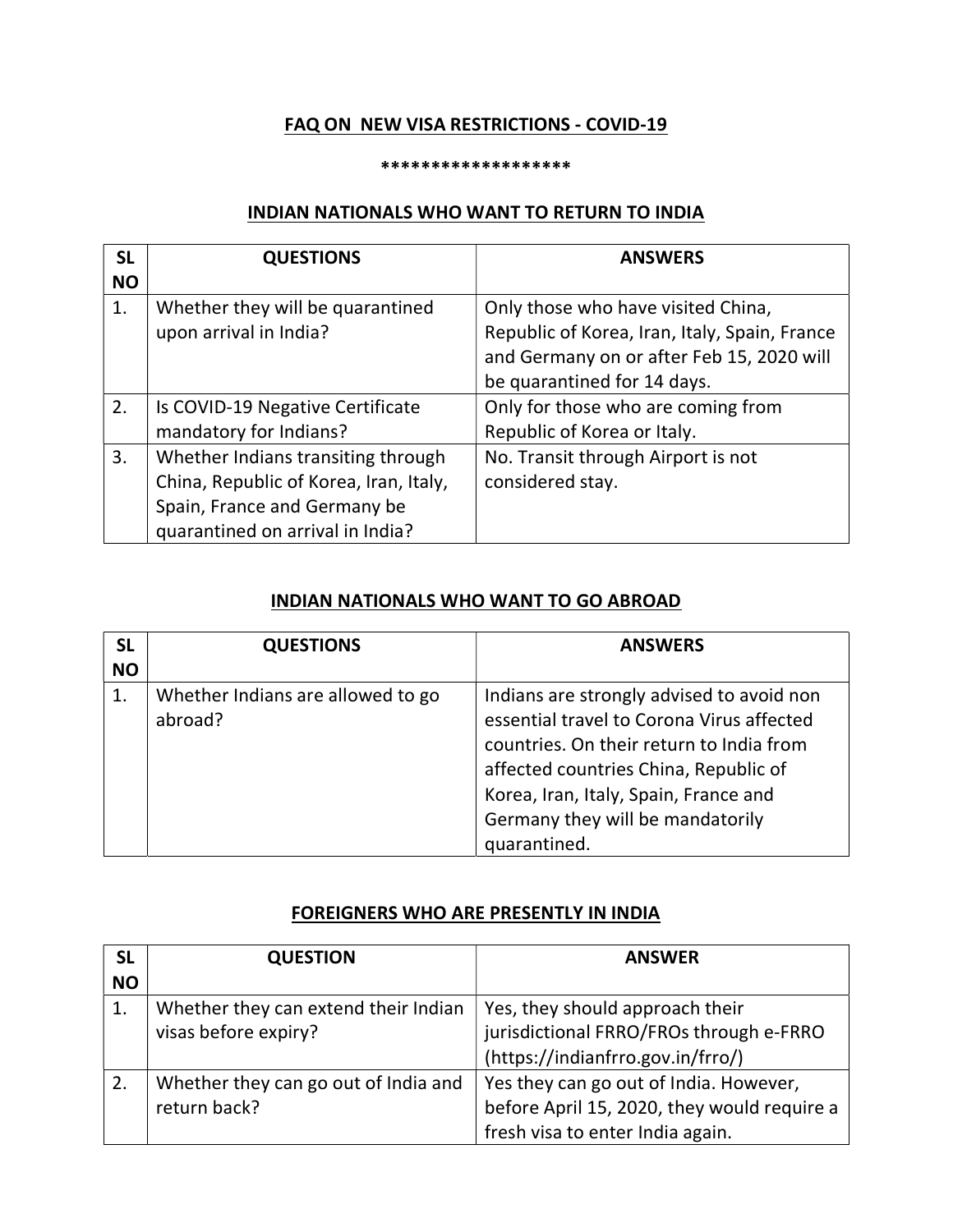# FOREIGNERS WHO WANT TO COME TO INDIA

| <b>SL</b><br><b>NO</b> | <b>QUESTION</b>                                                                                              | <b>ANSWER</b>                                                                                                                                           |
|------------------------|--------------------------------------------------------------------------------------------------------------|---------------------------------------------------------------------------------------------------------------------------------------------------------|
| 1.                     | Which visa categories are allowed to<br>enter India?                                                         | Those who hold Employment and Project<br>visa, Diplomatic passport holders, Official<br>passport holders, those in UN /<br>International organizations. |
| 2.                     | Are dependents of exempted<br>category visa category allowed?                                                | <b>No</b>                                                                                                                                               |
| 3.                     | Are infants/children who hold foreign<br>passports but parents is Indian<br>allowed?                         | No. They are required to get fresh visa<br>from Indian Mission/Post.                                                                                    |
| 4.                     | Are Nepal, Bhutan and Maldives<br>passport holders allowed?                                                  | Nepal and Bhutan nationals are allowed.<br>Maldives nationals would require visa.                                                                       |
| 5.                     | Are foreign nationals with RC/RP/Stay<br>Visa allowed to enter?                                              | Only those foreigners who have<br>RC/RP/Stay Visa w.r.t Employment/Project<br>Visas.                                                                    |
| 6.                     | Is COVID-19 Negative Certificate<br>mandatory?                                                               | Only for those foreigners who are<br>travelling to India from/visited Italy or<br>Republic of Korea.                                                    |
| 7.                     | Can foreigners avail direct transit<br>facility at Indian Airport?                                           | Yes. However, even in transit, medical<br>screening is mandatory.                                                                                       |
| 8.                     | Who is the competent authority to<br>issue COVID-19 Negative Certificates<br>in Italy and Republic of Korea? | Hospitals/Labs recognized by Govt of Italy<br>and Republic of Korea respectively.                                                                       |

# OCI CARD HOLDERS

| <b>SL</b> | <b>QUESTION</b>                       | <b>ANSWER</b>                            |
|-----------|---------------------------------------|------------------------------------------|
| <b>NO</b> |                                       |                                          |
| 1.        | Are OCI Card holders allowed?         | No. They are required to get fresh visa  |
|           |                                       | from Indian mission/post.                |
| 2.        | Are infants/children who hold foreign | No. Infants/Children are required to get |
|           | passports with OCI cards but parents  | fresh visa from Indian Mission/Post.     |
|           | is Indian allowed?                    |                                          |
| 3.        | Whether OCI Card holders coming       | Yes.                                     |
|           | from/visited Republic of Korea and    |                                          |
|           | Italy require COVID-19 Negative       |                                          |
|           | Certificates?                         |                                          |